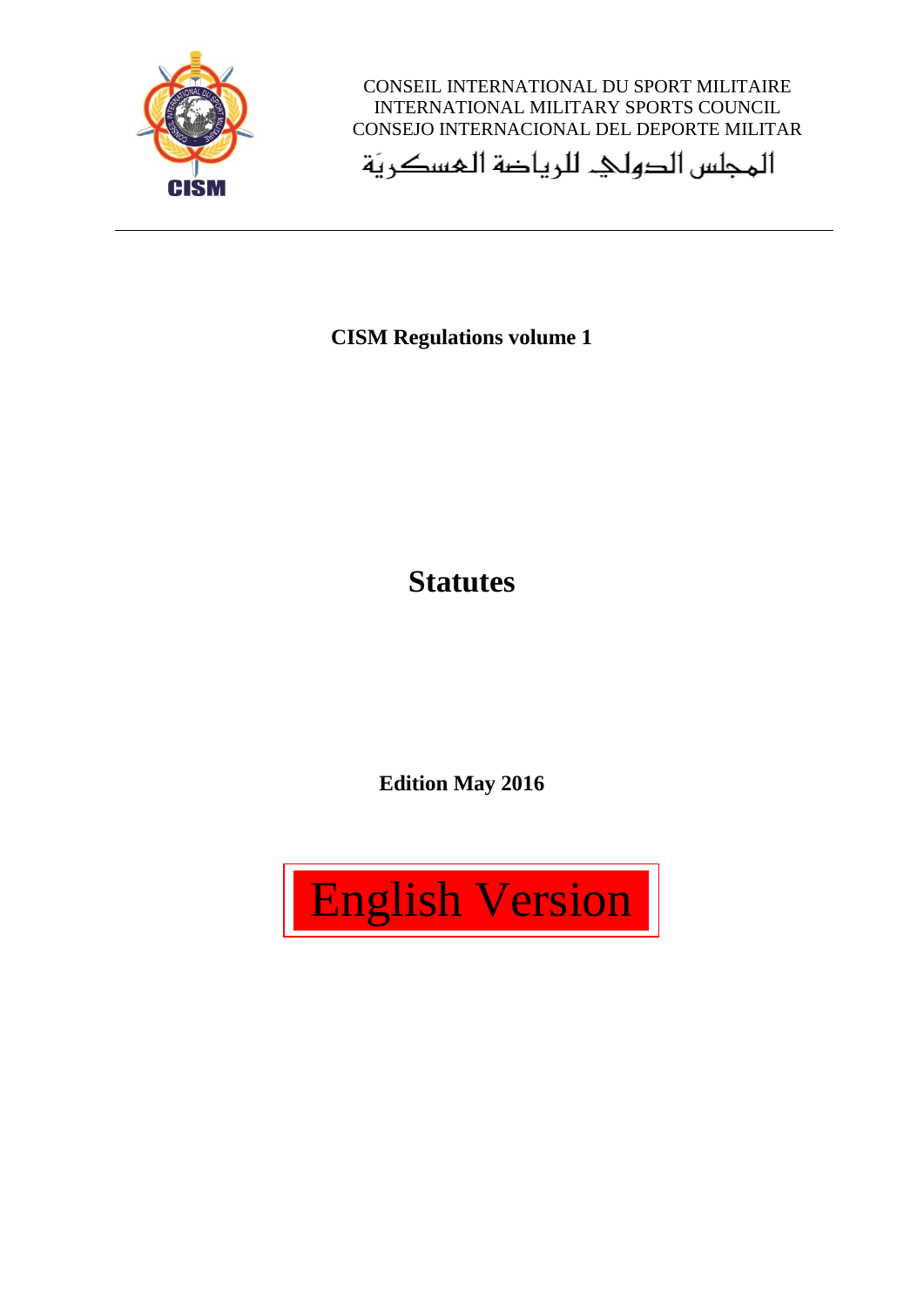# **REVISED STATUTES**

Wishing to obtain legal status in Belgium, the **International Military Sports Council (CISM),** an official international association organized on 18 February 1948 in Nice (France), decided to constitute for this purpose an international association which was established in Belgium by Royal Decree signed on 9 January 1989 by H.M. the King of Belgium.

## **CHAPTER I . NAME, OBJECTIVES, PRINCIPLES, ESTABLISHMENT, MEMBERSHIP AND RIGHTS**

#### **NAME**

#### **Article 1**

In accordance with the amended Belgian Act of 25 October 1919*,* the International Military Sports Council also known as CISM, is established as an international organization without any lucrative aim and with the legal status, in accordance with the present statutes defining its rights and obligations.

#### **PURPOSE**

## **Article 2**

CISM shall aim at developing, mainly through sports competitions or encounters, friendly relations between Armed Forces of member nations, promoting physical education and sports activities, offering a mutual technical assistance, supporting, in the name of friendship and solidarity, the less privileged members, contributing to the balanced and harmonious development of military personnel and to the international effort in favour of universal peace.

In order to achieve these objectives, CISM organises Summer and Winter Military World Games, and other sports events at world, continental and regional levels. It also organises seminars and symposiums. It implements solidarity and technical assistance programmes.

**PRINCIPLES**

## **Article 3**

CISM organisation and operation shall be governed by the following principles:

**A.** CISM is an apolitical organization, which fosters, through sport, the philanthropic goal of friendship between military athletes to promote international harmony.

**B.** CISM values and affirms that sport activities within the Armed Forces are an essential pillar of operational preparations, international sport and universal peace.

**C.** CISM adheres to the universal philanthropic principles of "mens sana in corpore sano", and "all human beings are born free and equal, in dignity and in rights", as stated in the Universal Declaration of Human Rights and in the United Nations Charter.

**D.** CISM rejects all forms of discrimination towards a nation or a person on the basis of race, religion, political belief, and any other discriminatory practice.

**E.** CISM upholds the universal right of each person to practice a sport of his choice, according to his needs.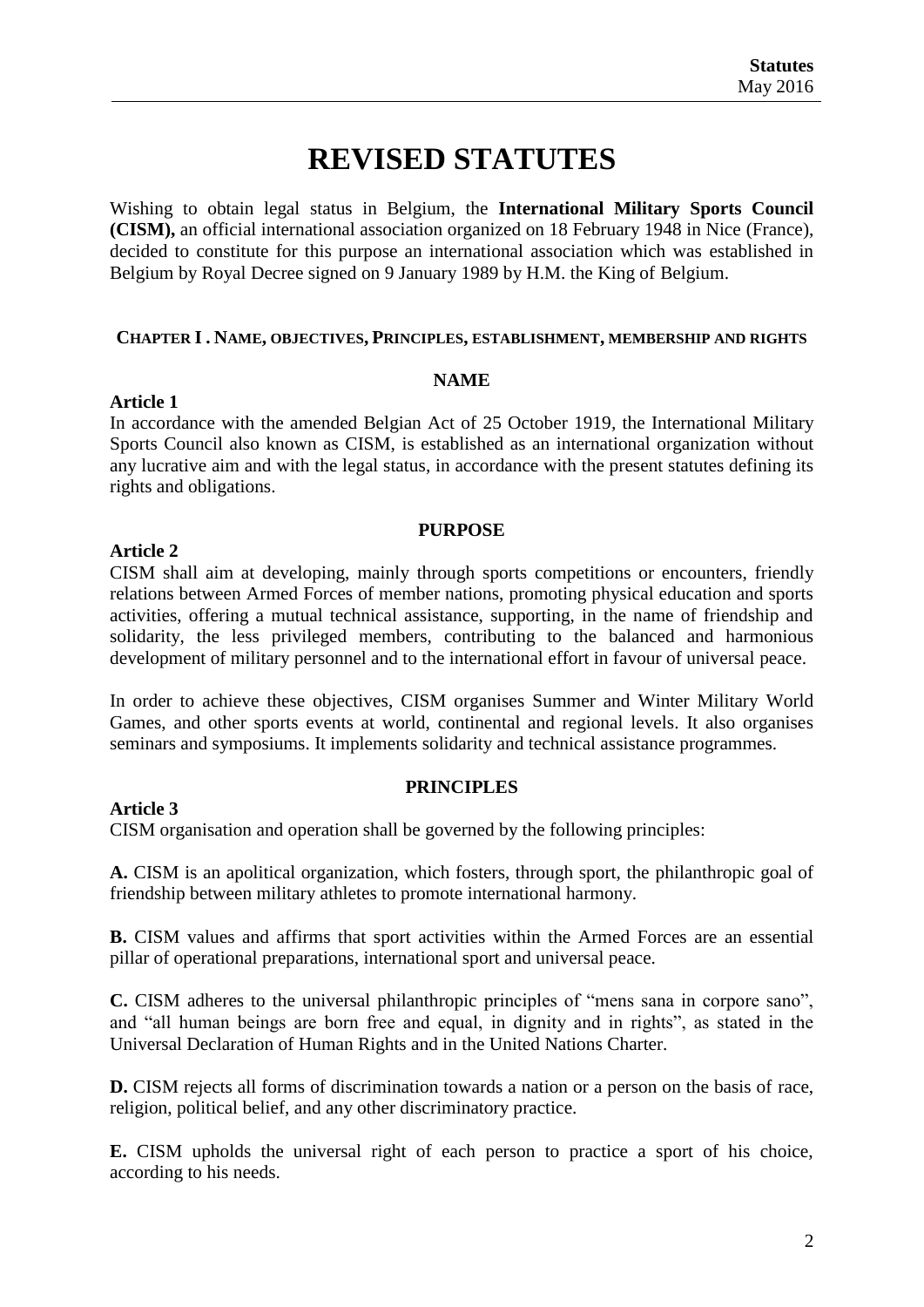**F.** CISM operates under the democratic principles that a nation represents one voice, the majority rules and the General Assembly of member nations is the supreme authority.

**G.** CISM conducts its activities in conformity with universal, fundamental legal and ethical principles and depends on the voluntary contribution and good will of its member nations.

**H**. CISM being recognized by the Sports and the Olympic Movement, it contributes to international effort in favour of environmental protection and supports sustainable development in the framework of its competitions and activities.

**I.** CISM encourages member nations to organize a maximum of sport competitions in a spirit of equal opportunity, friendship, solidarity and fair play.

**J.** CISM develops sport by practice at all levels and research in physical education and training.

**K.** CISM cooperates with all international institutions and organizations that share the same objectives and encourage the assembly of citizens of the world.

**L.** Convinced that doping must be considered as cheating or an unsporting act, CISM respects the World Anti Doping Code.

**M.** As far as the CISM competitions are concerned, the military status of competitors is an inviolable principle.

#### **HEADQUARTERS**

CISM Headquarters are located at 26, rue Jacques Jordaens, in Brussels, Belgium.

The location within metropolitan Brussels may be changed by decision of the Board of Directors. Any decision of the Board of Directors concerning a change of the location shall be issued in the Annexes to the Moniteur Belge. The official headquarters of CISM shall be maintained in Belgium.

#### **DURATION**

#### **Article 5**

**Article 4**

CISM is established for an indefinite duration. It may be dissolved at any time in accordance with Article 35 of the present statutes.

#### **MEMBERS**

#### **Article 6**

CISM is composed of representatives of the Armed Forces of member nations. The representatives are individuals or corporate bodies legally constituted in accordance with the law and practice in force in their countries of origin.

#### **Article 7**

## **CISM MEMBERSHIP**

The following conditions shall be fulfilled by a nation aiming at becoming a CISM member:

- A. To be officially recognized by the United Nations,
- B. To have Armed Forces.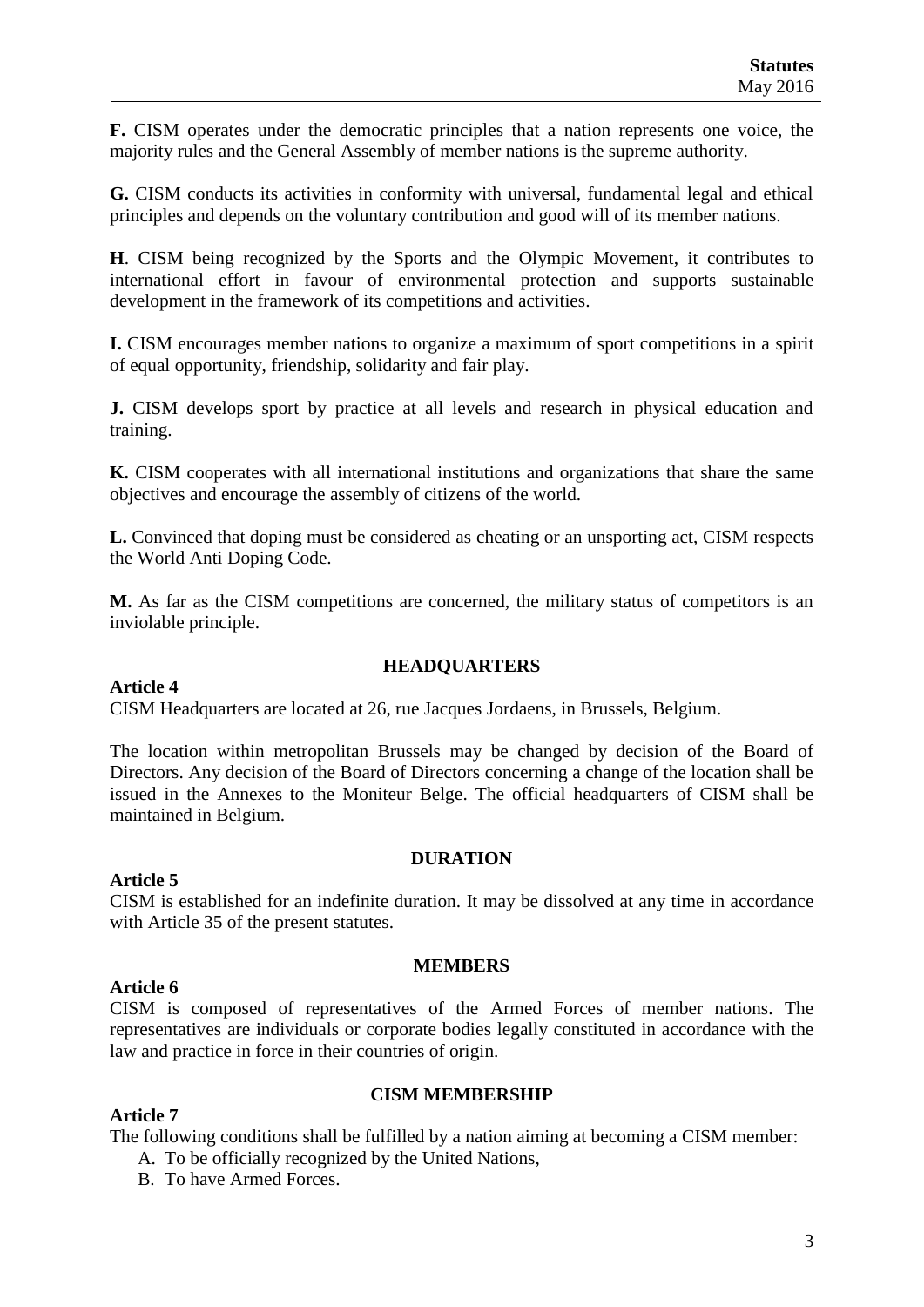The membership procedures are described as follows:

- A. The application for membership shall be signed by the Minister of Defence or the highest national military authority and presented to CISM.
- B. The nation shall fulfil its financial obligations in order to acquire the status of active member nation.

## **RIGHTS AND DUTIES OF MEMBER NATIONS**

#### **Article 8**

The rights and duties of the CISM Member nations are described in the CISM Regulations. Every Member Nation must appoint one Chief of Delegation who is empowered to represent his national Armed Forces inside CISM. CISM shall consider him as the equivalent of a president of national sports association.

#### **RESIGNATION, SUSPENSION AND DISMISSAL FROM CISM**

#### **Article 9**

A member nation may withdraw from CISM by sending to the President, an official resignation notification signed by the Minister of Defence or the highest national military authority.

A member nation may be dismissed or suspended for its inactive status, for disciplinary reasons or when it does not fulfil the membership conditions required by the Statutes and the CISM Regulations. The dismissal of a delegation from CISM and any other sanction attached to this, as featuring in the CISM Regulation, shall only be imposed by the General Assembly voting at a three quarter majority (3/4). The said nation may be allowed to defend itself at the General Assembly. The suspension and the related reinstallation of a Member Nation shall be imposed by the Board of Directors or the Emergency Board.

Any nation that is no more a member of CISM, either definitely or temporarily, shall not be entitled to claim any right on goods and assets belonging to the International Military Sports Council.

## **PROPERTY RIGHTS**

**Article 10** 

The CISM symbol, flag, motto, anthem, and identifications including but not limited to "CISM Championship", and CISM Military World Games", are CISM property. All rights to any and all CISM property, as well as all rights to the use thereof, belong exclusively to CISM. CISM may license all or part of its rights on terms and conditions as determined by the Board of Directors and the CISM Regulations.

## **Article 11**

All CISM Championships and events are the exclusive property of CISM which owns all rights and data relating thereto including all rights relating to their organization, exploitation, broadcasting, recording, reproduction, access, and dissemination in any form. CISM shall determine the conditions of access to and the use of data relating to CISM Championships and events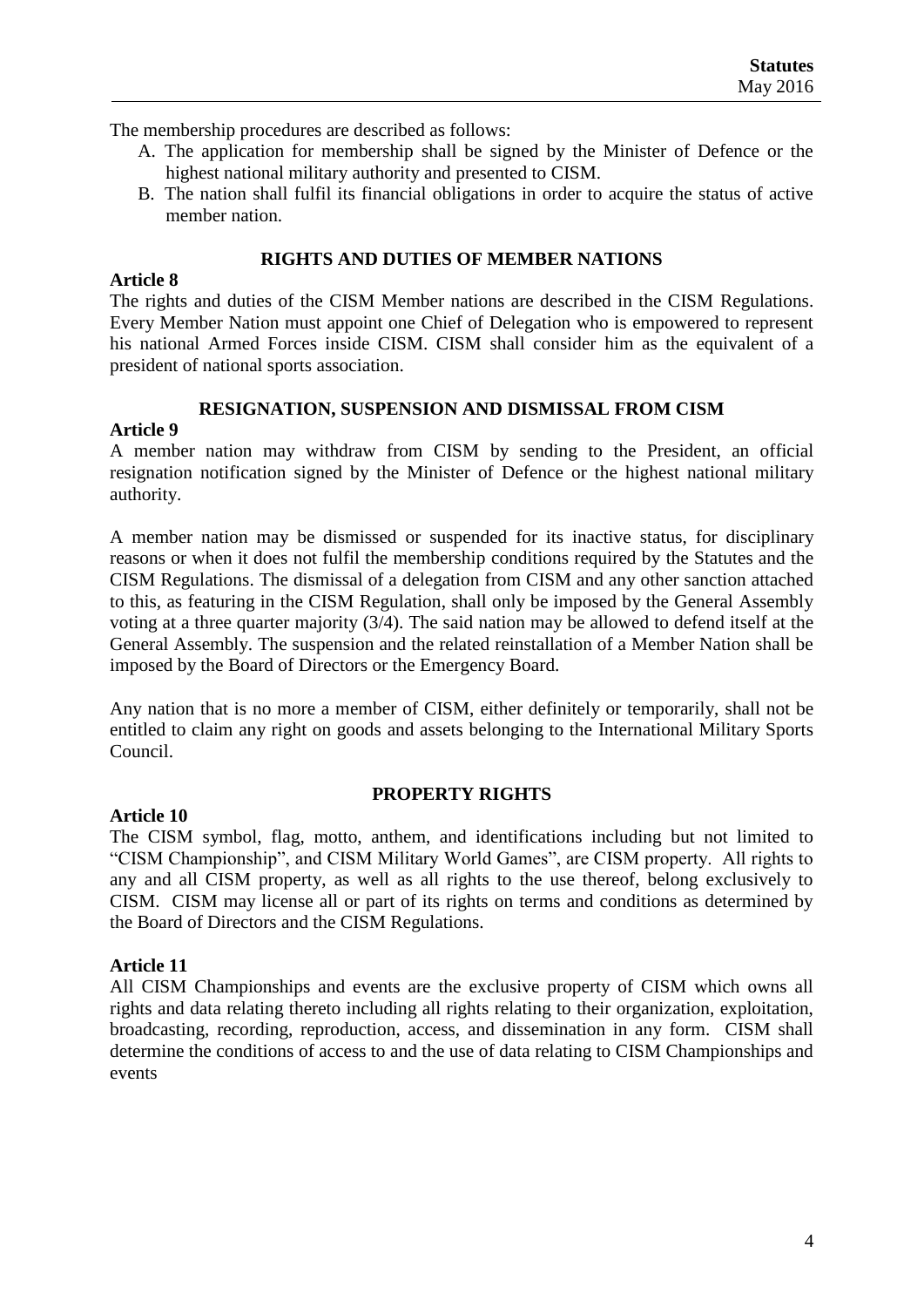## **CHAPTER II. CISM INTERNAL REGULATIONS**

## **CISM BODIES**

## **Article 12**

**I- Governing bodies**

The governing bodies shall be those holding governance functions. That is:

- The General Assembly
- The Board of Directors
- The President
- Vice-Presidents
- The Emergency Board

#### **II- Management bodies**

- The Secretary General
- The Treasurer General

## **GENERAL ASSEMBLY**

#### Definition and composition

#### **Article 13**

The General Assembly is the supreme authority of CISM. It is composed of delegations from member nations. The General Assembly shall be fully empowered to act within the scope of the CISM Statutes, and the CISM Regulations.

#### General Assembly Session

#### **Article 14**

The General Assembly shall meet at least once a year under the chairmanship of the President or, if the President is not available, the senior Vice President.

The date and the venue of General Assembly meetings shall be determined and announced two years in advance. The convening, together with the agenda, shall be provided to all CISM delegations and bodies by the Secretariat General at least six weeks before the General Assembly.

#### Functions

## **Article 15**

The General Assembly shall alone be empowered to: **A.** Elect:

- The President
- The Secretary General proposed by the Board of Directors.
- The Treasurer General proposed by the Board of Directors.
- **B.** approve any amendment to the Statutes
- **C.** approve strategic and business plans
- **D.** conduct statutory elections and motion of censure
- **E.** accept new member nations for membership
- **F.** expel member nations, as proposed by the Board of Directors
- **G.** approve statements of accounts and vote the budgets

**H.** carry out the dissolution of CISM.

The General Assembly shall delegate to the Board of Directors the authority to modify the CISM Regulations except for those relating to financial and budgetary matters, to member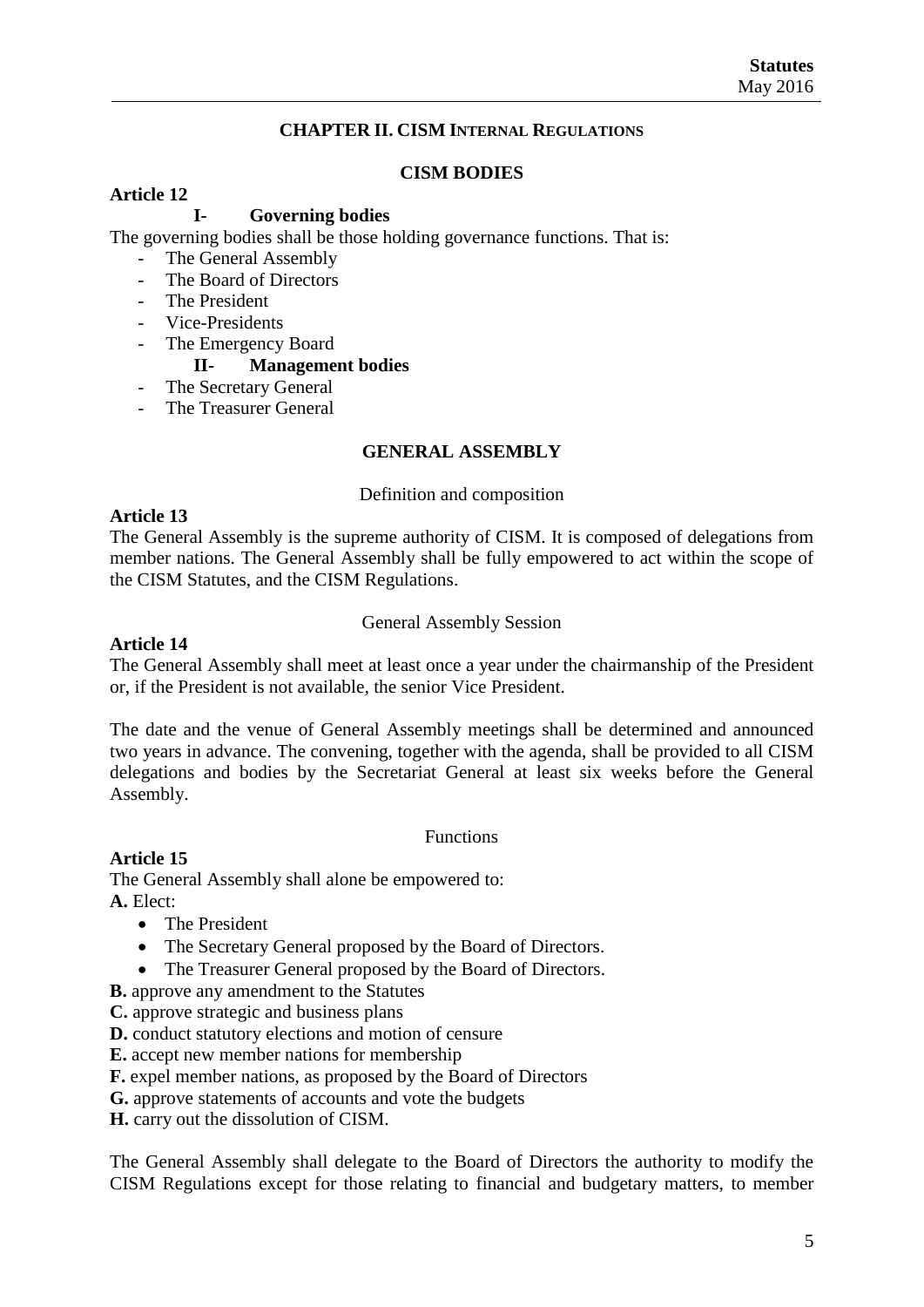**Statutes** May 2016

nations rights and duties, to votes and elections and to Honours and Awards of CISM. These shall be under the sole authority of the General Assembly. In any case the General Assembly shall also retain the right to modify any CISM Regulation.

Quorum

#### **Article 16**

Decisions of the General Assembly meetings shall be valid only when an absolute majority of active member nations are present. If the quorum as mentioned above is not reached, member nations shall be invited, within a one month period, once again for another General Assembly. In this case, decisions shall be valid regardless of the actual quorum.

Vote

## **Article 17**

Each nation shall have one vote.

Voting on amendments to the Statutes, admission or exclusion of member nations, or the dissolution of the CISM shall be by a three-quarters majority vote of active member nations present at the General Assembly.

Voting on all other matters shall be by absolute majority vote except as addressed in article 20 of the current statutes

## **BOARD OF DIRECTORS**

#### **Definition**

#### **Article 18**

**Article 19**

**Article 20**

The Board of Directors is the governing body of CISM. Its authority derives from the General Assembly and is chaired by the CISM President.

#### Composition

The Board of Directors is composed of the President of CISM, one Vice-President for each continent and a minimum of nine members.

## Election of members

## Members of the Board of Directors shall be elected by the General Assembly with an absolute majority. However, in case the absolute majority in the first vote is not reached, the same majority is not required for the second vote. The BoD elected members' mandate shall be 4 years. BoD members may, at the end of this period, stand for re-election for another 4 years. The number of mandates shall be unlimited.

#### Functions

#### **Article 21**

The Board of Directors shall take all measures relating to the management and the administration of CISM and shall implement the decisions taken by the General Assembly. Provisions relating to the attributions of the Board of Directors shall be included in the CISM Regulations.

The Board Members are accountable to their continental Member Nations, to their respective Vice Presidents, and ultimately to the President.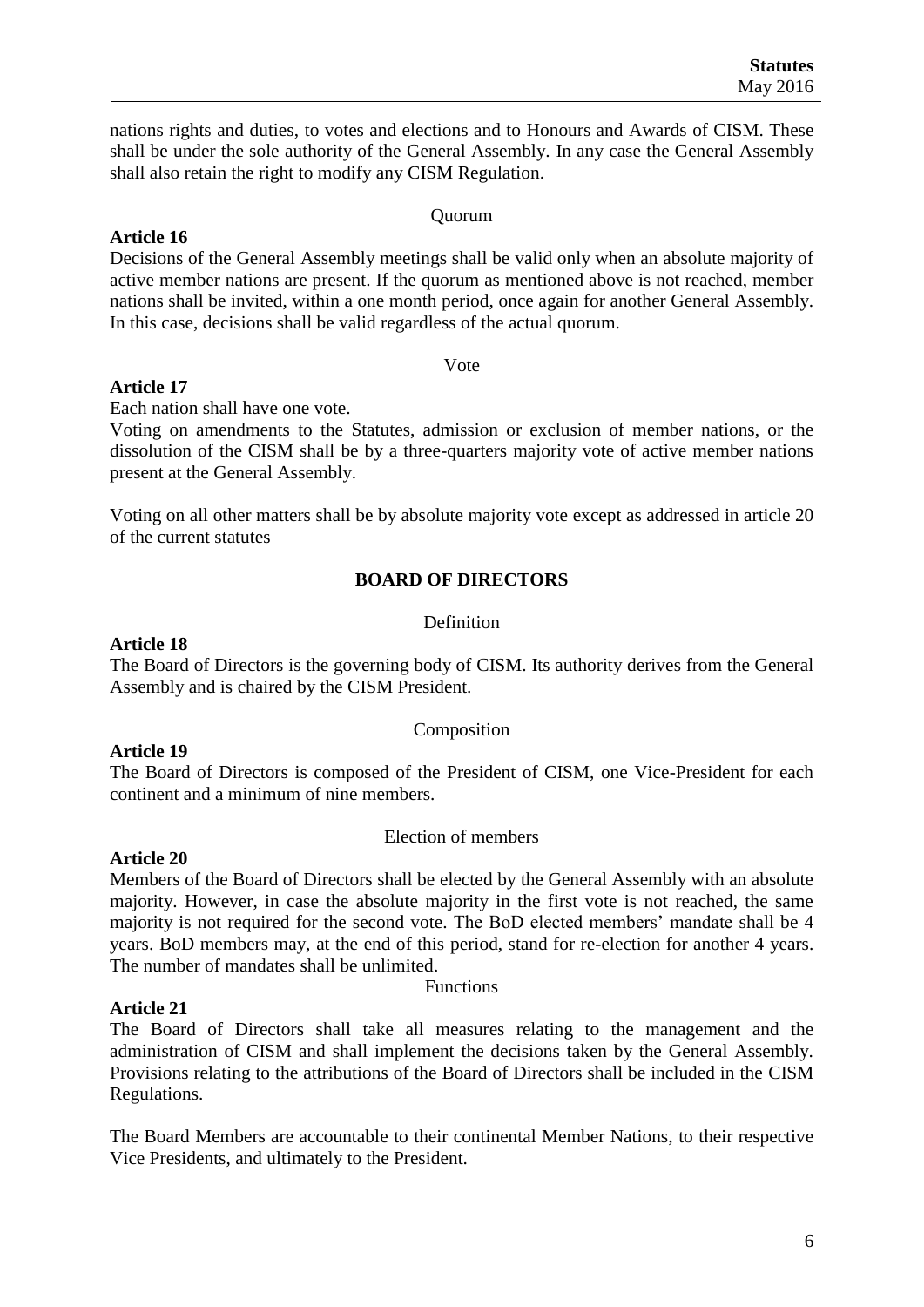#### Procedure

## **Article 22**

The Board of Directors shall meet at least twice a year. The convocation, as well as the agenda, shall be sent to all the participants by the Secretariat General at least one month prior to the meeting.

Minutes of the Board of Directors meetings shall be authenticated by the President and the Secretary General. A record of decisions shall be forwarded to member nations. A copy shall be retained in the archives of the Secretariat General and shall indefinitely be available for consultation by members.

The Board of Directors may delegate part of its powers, for a given period, to the Emergency Committee.

#### Quorum

## **Article 23**

Decisions of the Board of Directors shall be validly taken when at least half of the members are present and when it has obtained an absolute majority of votes.

## Legal capacity

## **Article 24**

Legal proceedings, as plaintiff or defendant, are undertaken by the Board of Directors, represented by the President, or the Secretary General, or by a member of the Board appointed for this purpose.

## **THE PRESIDENT**

## **Article 25**

The President is elected by absolute majority by the General Assembly for a four year renewable mandate. However, when 2 candidates remain and the absolute majority in the first vote is not reached, the same majority is not required for the second vote.

The President legally represents CISM at the international level. He implements CISM policy, presides over activities of his level and watches over the proper implementation of the decisions of the General Assembly and the Board of Directors, including the use of the by the Secretary General.

He is in charge of relations between CISM and other international organisations as well as political and military authorities of member nations.

The President is ultimately accountable towards the General Assembly for the CISM budget. In case of vacancy in the post of President or if the President is unable to carry out his duties, the longest serving Vice-President shall become the Interim President until the President is fit to carry out his duties or if the inability is permanent, until the election of a new President during the next General Assembly.

The new President shall then be elected for a four year renewable mandate.

## **VICE-PRESIDENTS**

**Article 26**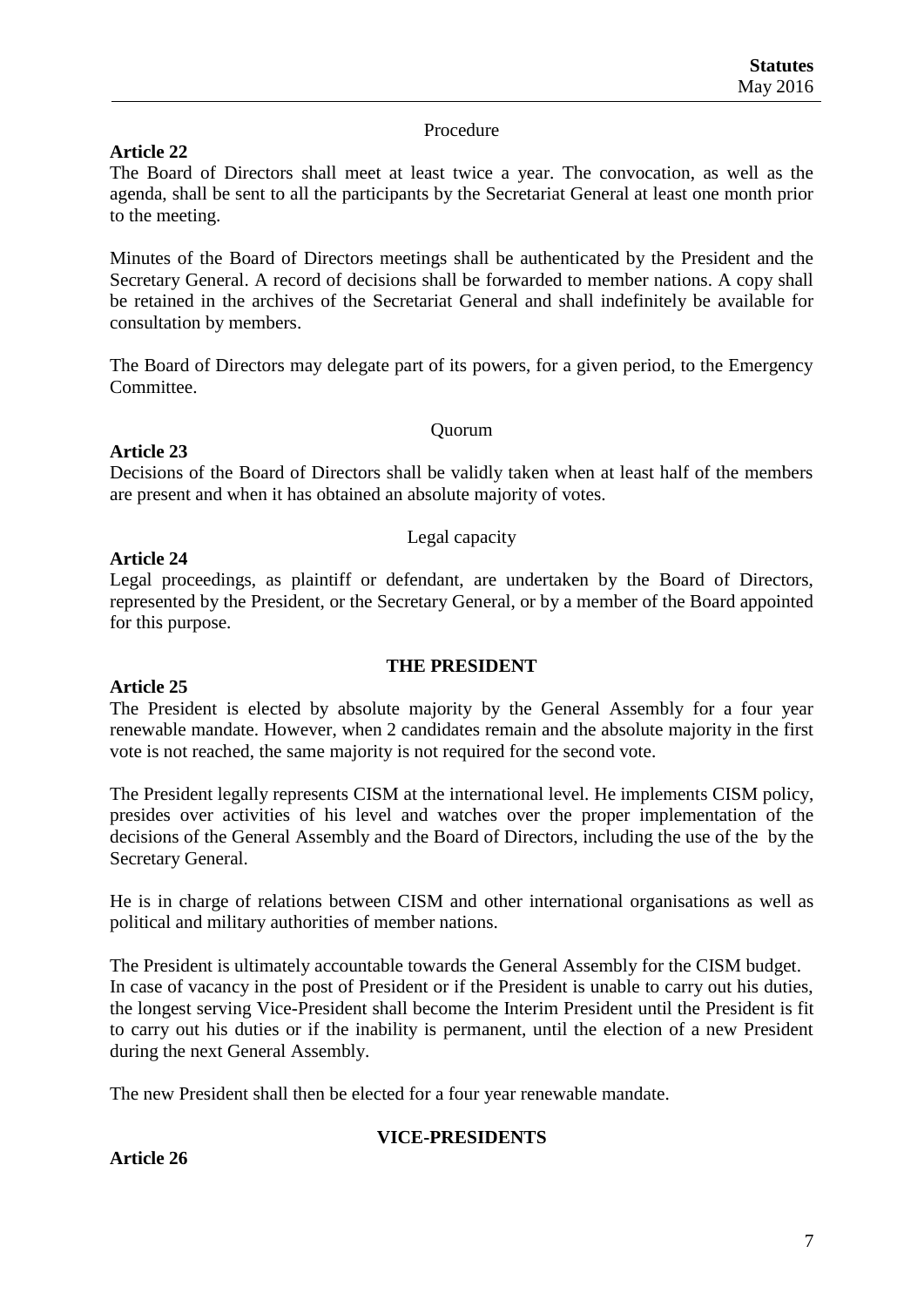Vice-Presidents of CISM represent CISM and their continent. They assist the President in his duties. They have the mission to promote the principles and activities of CISM in their continents. They preside over continental meetings and are spokesmen for issues relating to their continent as a whole, at the Board of Director Meetings and at the General Assembly.

They propose the continental strategy to member nations of their continent, in line with that of CISM. This strategy shall be submitted for the approval of member nations of the concerned continent.

#### **EMERGENCY BOARD**

## **Article 27**

In case of an emergent matter arising, decisions may be taken by an Emergency Board made up of:

- The President
- Vice-Presidents
- The Secretary General
- The Treasurer General

The Emergency Board shall meet at any moment, at the call of the CISM President, in order to decide on urgent issues relating to CISM activities. The functioning modalities of the Emergency Board are included in the CISM Regulations.

## **THE SECRETARY GENERAL**

#### **Article 28**

The General Assembly elects by absolute majority the Secretary General of CISM following a proposal by the Board of Directors.

Having at his disposal a Secretariat General, the Secretary General is in charge, under the authority of CISM President, of the administration of the General Secretariat, of the implementation of decisions of the General Assembly and the Board of Directors.

He keeps close ties with Chiefs of Delegation of member nations and other decentralised bodies of CISM.

The Secretary General is in charge of the staff working at the CISM Headquarters and is the legal employer of its civilian staff. Following guidance from the Board of Directors, the Secretary General administers and manages the yearly assigned budget approved by the General Assembly.

## **THE TREASURER GENERAL**

#### **Article 29**

The General Assembly elects by absolute majority the Treasurer General of CISM following a proposal by the Board of Directors.

The Treasurer General is responsible for the control of the correct use of the financial resources and properties of CISM.

In this respect, he ensures sound its management in accordance with provisions of this Statutes and of the CISM Regulations.

The Treasurer General presents to the CISM Board of Directors and General Assembly a report on the management of funds, movable and unmovable properties of CISM.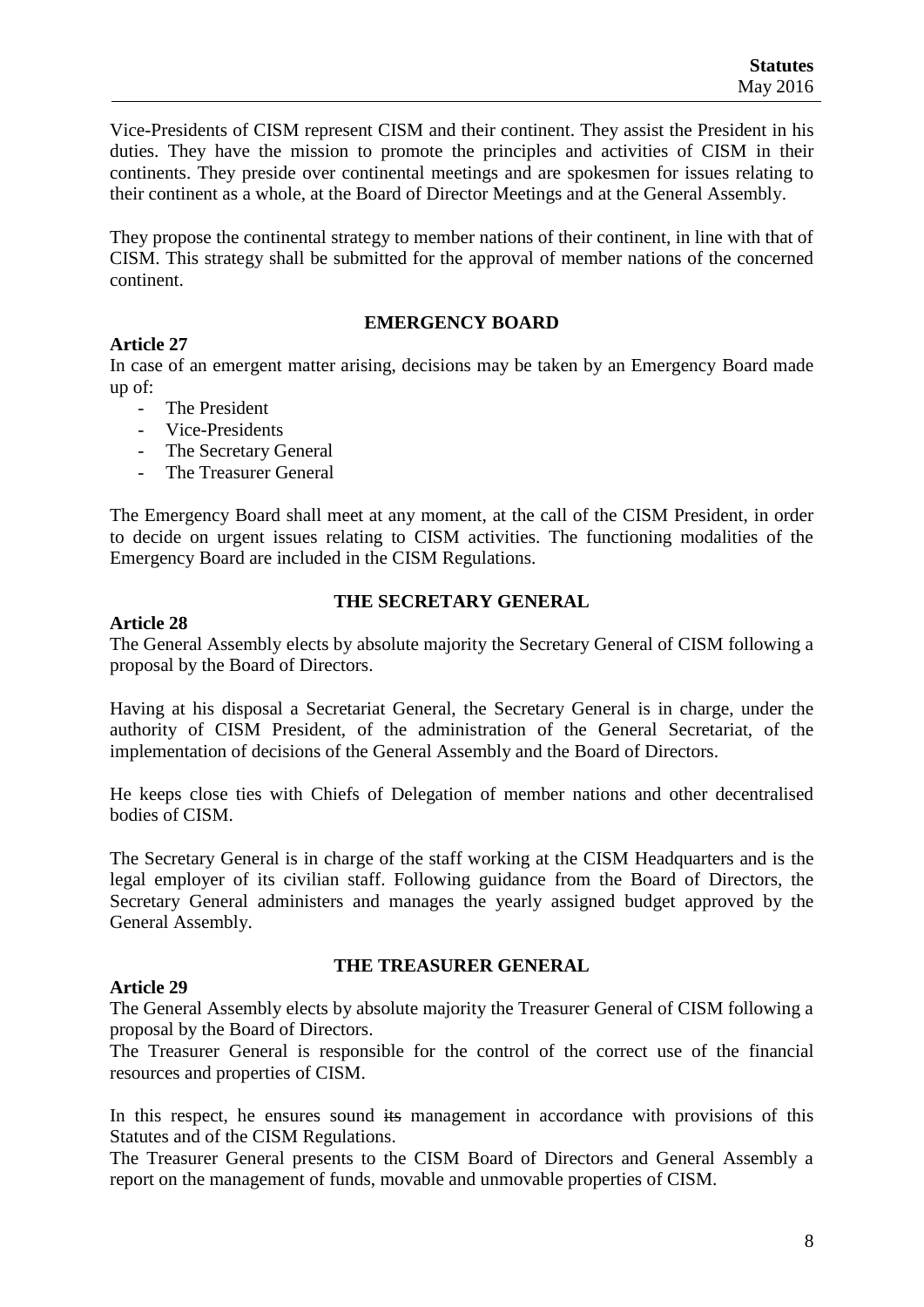He presents and submits the annual budget of CISM to the approval of the Board of Directors and for the vote of the General Assembly.

## **CHAPTER III. THE CISM RESOURCES**

## **CISM RESOURCES**

#### **Article 30**

The resources of CISM shall be made up of:

- CISM own properties
- Contributions and subscriptions of member nations
- Incomes from all the rights relating to the commercialisation of CISM emblem for a given use and under control
- Reserved rights negotiated on the occasion of the summer and winter World Military Games and sports events of all nature organised by CISM
- Income from any promotional operation relating to the organisation of the summer and winter World Military Games and any other sports event organised by CISM
- Contribution from partners and sponsors
- Income from any marketing operation
- Donations and legacy
- Any other legally obtained incomes.

## **BUDGET AND ACCOUNTS**

#### **Article 31**

The fiscal year begins on 1 January and ends on 31 December of the same year.

The Board of Directors shall present to the General Assembly for approval, the annual financial report and shall propose the budget for the coming year.

The auditing procedures are laid down in CISM Regulations.

The CISM financial Regulation addresses the practical modalities of the banking operations and other financial transactions of CISM.

#### **CHAPTER IV GENERAL PROVISIONS REGARDING THE STATUTES**

#### **Article 32**

These Statutes shall be supplemented by the CISM Regulations. The CISM Regulations govern the policy carried out by CISM, the implementation of the Statutes and codify the functioning rules.

#### **Article 33**

#### **Signature Right**

Acts committing CISM shall be validly signed by the President, or the Secretary General if appointed for this purpose by the President

#### **Amendments to the Statutes**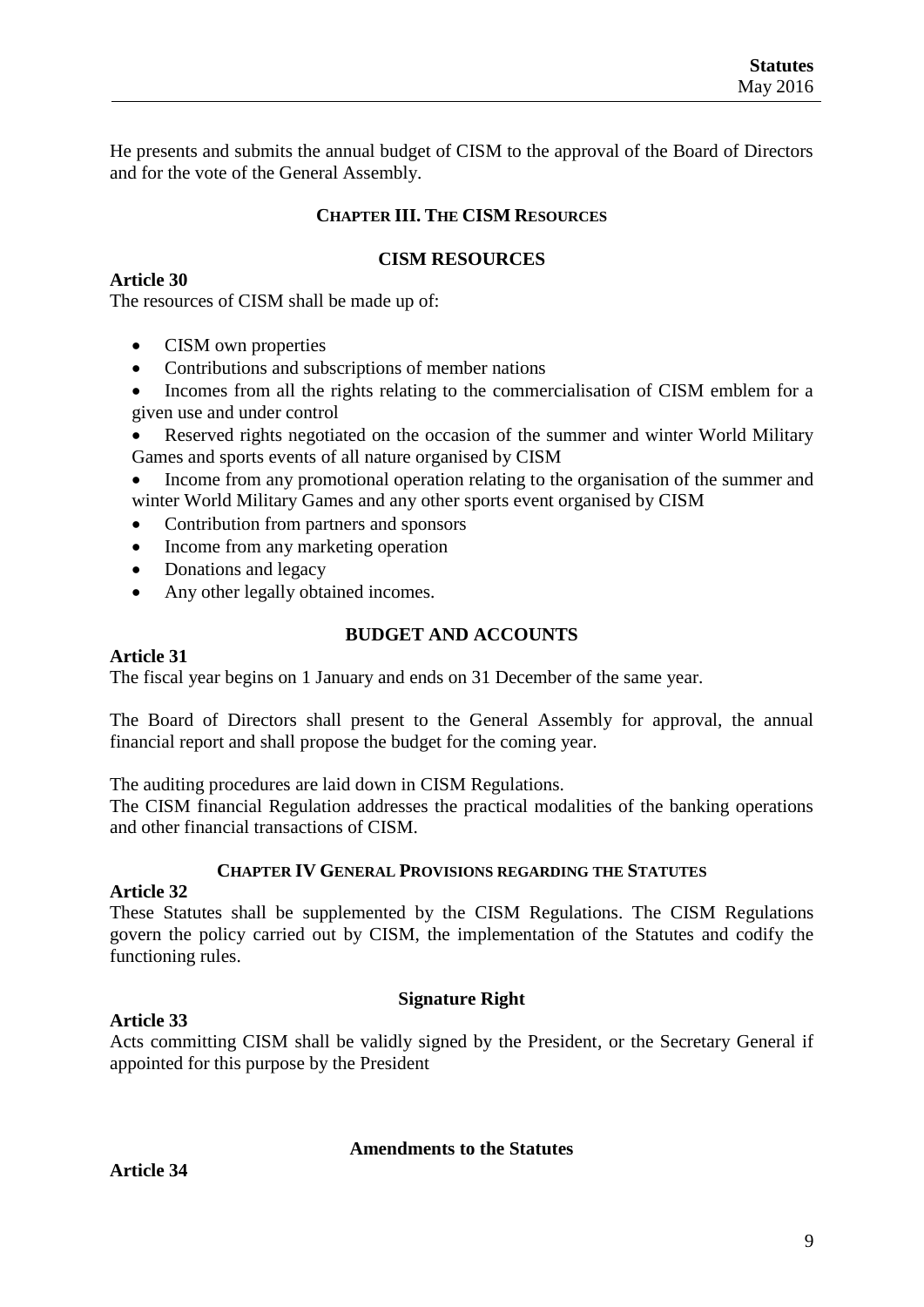All amendments to these Statutes are of the sole competence of the General Assembly and require a three quarter majority.

The General Assembly shall delegate to the Board of Directors the authority to modify the CISM Regulations except for those relating to financial and budgetary matters, to member nations rights and duties, to votes and elections and to Honours and Awards of CISM. These shall be under the sole authority of the General Assembly. In any case the General Assembly shall also retain the right to modify any CISM Regulation.

The amendments of the Statutes shall require the approval by a Royal Act and a publication in accordance with article 3 of the Belgian Act of 25 October 1919.

In any case, amendments to these Statutes shall be *submitted to the Minister of Justice and published to the Annexes of the "Moniteur belge".*

#### **Dissolution of CISM**

#### **Article 35**

The dissolution of CISM shall only be decided if the request has been included in the agenda and approved by at least three quarters of member nations present at the General Assembly that shall only be convened in this respect.

In case of dissolution, the ultimate General Assembly shall take all the decisions relating to the properties and resources of CISM. The gross properties after clearance shall be allocated without any expected benefit.

## **Article 36**

## **CISM Official Languages**

English, French, Spanish and Arabic are the official languages of CISM. Only the Statutes and the CISM Regulations are printed in these languages. Other documents shall be elaborated in English and French only.

For any interpretation of the Statutes, the French version shall prevail. For any interpretation of the CISM Regulations, the English versions shall prevail.

During the Congress and the General Assembly, simultaneous translation into English, French, Spanish and Arabic shall be available throughout the sessions.

During Board of Directors meetings, simultaneous translation into English and French shall be provided.

During other CISM official meetings and World Championships, the English language shall be required. French - or other languages - translation is optional.

## **Article 37**

## **25 October 1919 Act**

Items not mentioned in these Statutes are addressed in the CISM Regulations and regulated by the amended 25 October 1919 Act *and to the provisions of the title III of the Act of 27 June 1921, amended by the Act of 02 May 2002, on non-profit organizations, non profit-making international associations and foundations.*

#### **Notes**